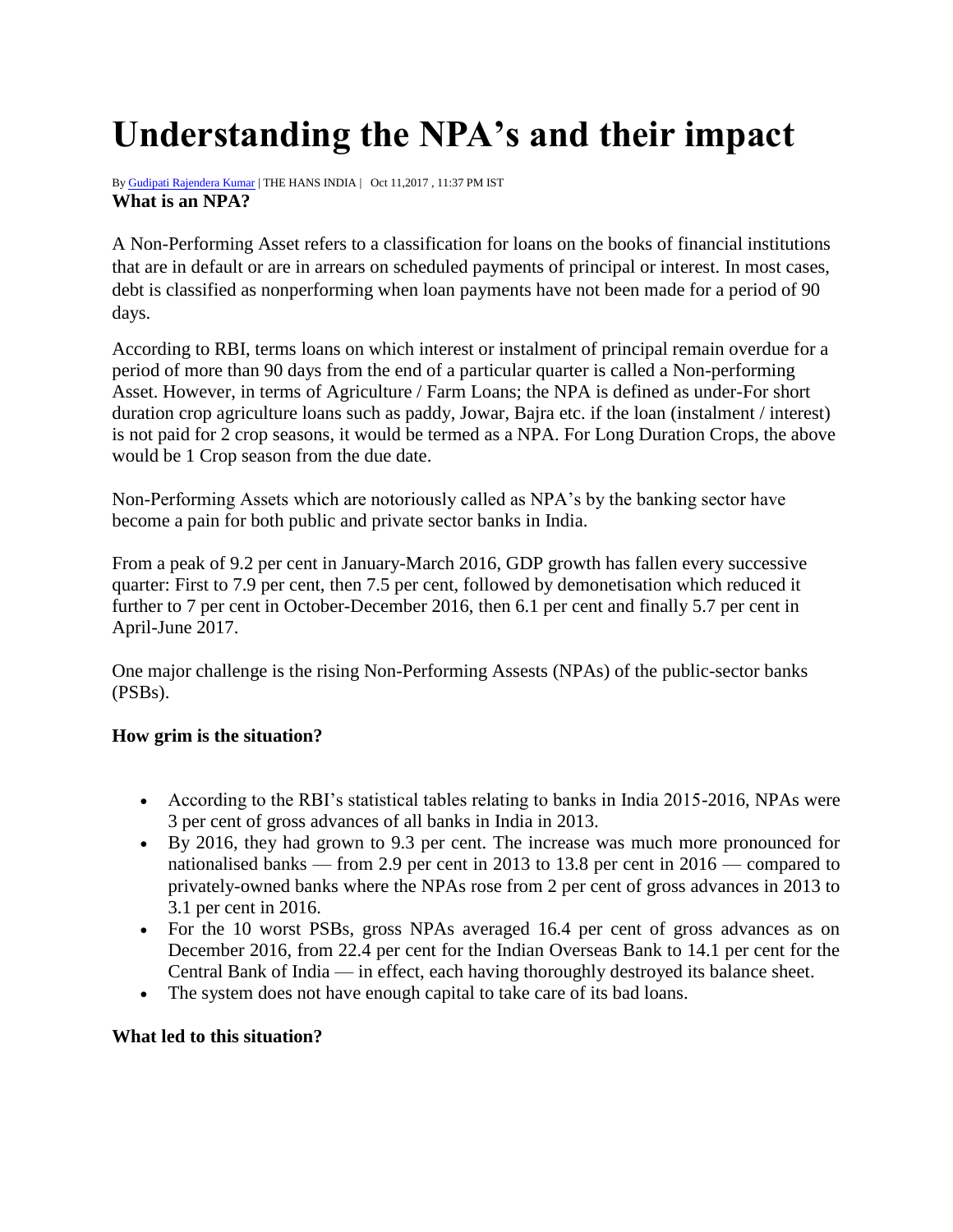- In an exuberant milieu that started with the UPA 1 government and continued until three years after the global financial crisis of 2008, large corporations conceived major projects proposals in capital-intensive sectors such as power, ports, airports, housing and highway construction.
- Banks were only too keen to lend, often without sufficient evaluation of risks and returns.
- Things started worsening with the policy paralysis brought about by the spectrum and coal mining scandals.
- Soon, most projects were getting stuck, especially in power and highways; and banks found their loans going sour.
- Initially, the extent of non-performing loan assets (NPAs) was hidden by "ever-greening".
- They were revealed as the RBI tightened the norms.

## **How are businesses getting affected?**

- When an entrepreneur gets an order, he uses working capital from banks which finances the raw material inventory and work-in-progress.
- After production, delivery and collection of final payments, he pays interest on that working capital and draws it down with the bank until the next order.
- If the working capital cycle remains intact and accommodative, businesses are not hit by a squeeze on financing. But with severe constraints on such finance, all businesses are hit, irrespective of how good demand may be.
- Public sector banks (PSBs), comprising 21 "nationalised banks" and six of the State Bank of India group, account for almost 70 per cent of the assets and liabilities of the system.

## **How have the PSBs behaved in such circumstances?**

With large losses on account of heavy provisioning and bad loans eroding their balance sheets, the PSBs have curtailed loans and advances.

## **NPAs definition by Reserve Bank of India (RBI)**

An asset, including a leased asset, becomes non-performing when it ceases to generate income for the bank.

- Technical definition by RBI on NPA on different cases NPA is a loan or an advance where…
- Interest and/ or installment of principal remain overdue for a period of more than 90 days in respect of a term loan.
- The account remains 'out of order' in respect of an Overdraft/Cash Credit (OD/CC).
- The bill remains overdue for a period of more than 90 days in the case of bills purchased and discounted.
- The installment of principal or interest thereon remains overdue for two crop seasons for short duration crops.
- The installment of principal or interest thereon remains overdue for one crop season for long duration crops.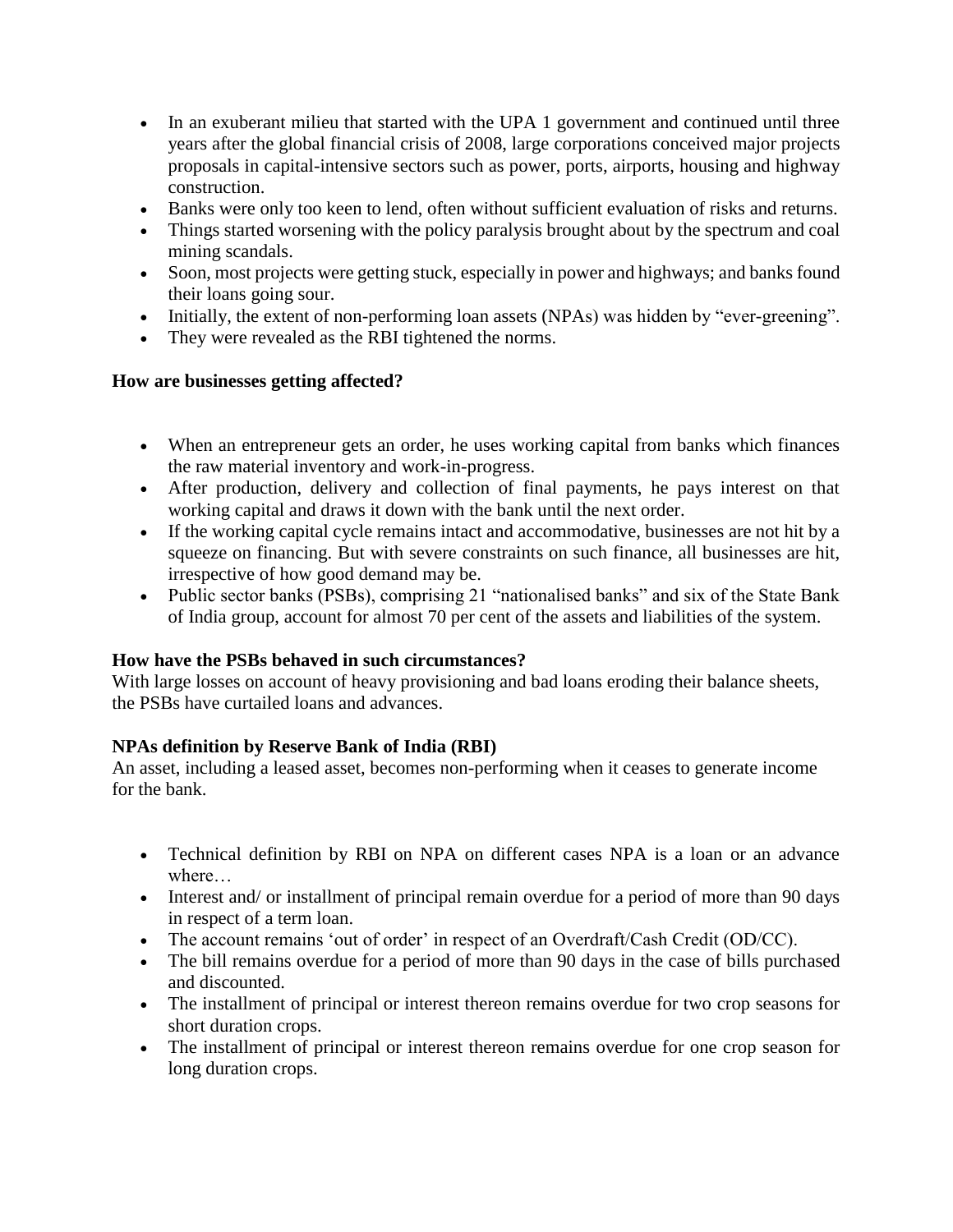- The amount of liquidity facility remains outstanding for more than 90 days, in respect of a securitisation transaction undertaken in terms of guidelines on securitisation dated February 1, 2006.
- In respect of derivative transactions, the overdue receivables representing positive markto-market value of a derivative contract, if these remain unpaid for a period of 90 days from the specified due date for payment.

## **Categories of Non-Performing Assets (NPAs)**

Based upon the period to which a loan has remained as NPA, it is classified into 3 types:

#### **How serious is India's NPA issue?**

- More than Rs. 7 lakh crore worth loans are classified as Non-Performing Loans in India. This is a huge amount.
- The figure roughly translates to near 10% of all loans given.
- This means that about 10% of loans are never paid back, resulting in substantial loss of money to the banks.
- When restructured and unrecognised assets are added the total stress would be 15-20% of total loans.
- NPA crisis in India is set to worsen.
- Restructuring norms are being misused.
- This bad performance is not a good sign and can result in crashing of banks as happened in the sub-prime crisis of 2008 in the United States of America.

#### **Reasons for the rise in NPA in recent years**

- GDP slowdown -Between early 2000's and 2008 Indian economy were in the boom phase. During this period Banks especially Public sector banks lent extensively to corporate. However, the profits of most of the corporate dwindled due to slowdown in the global economy, the ban in mining projects, and delay in environmental related permits affecting power, iron and steel sector, volatility in prices of raw material and the shortage in availability of. This has affected their ability to pay back loans and is the most important reason behind increase in NPA of public sector banks.
- One of the main reasons of rising NPA is the relaxed lending norms especially for corporate honchos when their financial status and credit rating is not analyzed properly. Also, to face competition banks are hugely selling unsecured loans which attributes to the level of NPAs.
- 5 sectors Textile, aviation, mining, Infrastructure contributes to most of the NPA, since most of the loan given in these sector are by PSB, They account for most of the NPA.
- Public Sector banks provide around 80% of the credit to industries and it is this part of the credit distribution that forms a great chunk of NPA. Last year, when kingfisher was marred in financial crisis, SBI provided it huge amount of loan which it is not able to recover from it.
- There is a myth that main reason for rise in NPA in Public sector banks was Priority sector lending, However according to the findings of Standing Committee on Finance NPAs in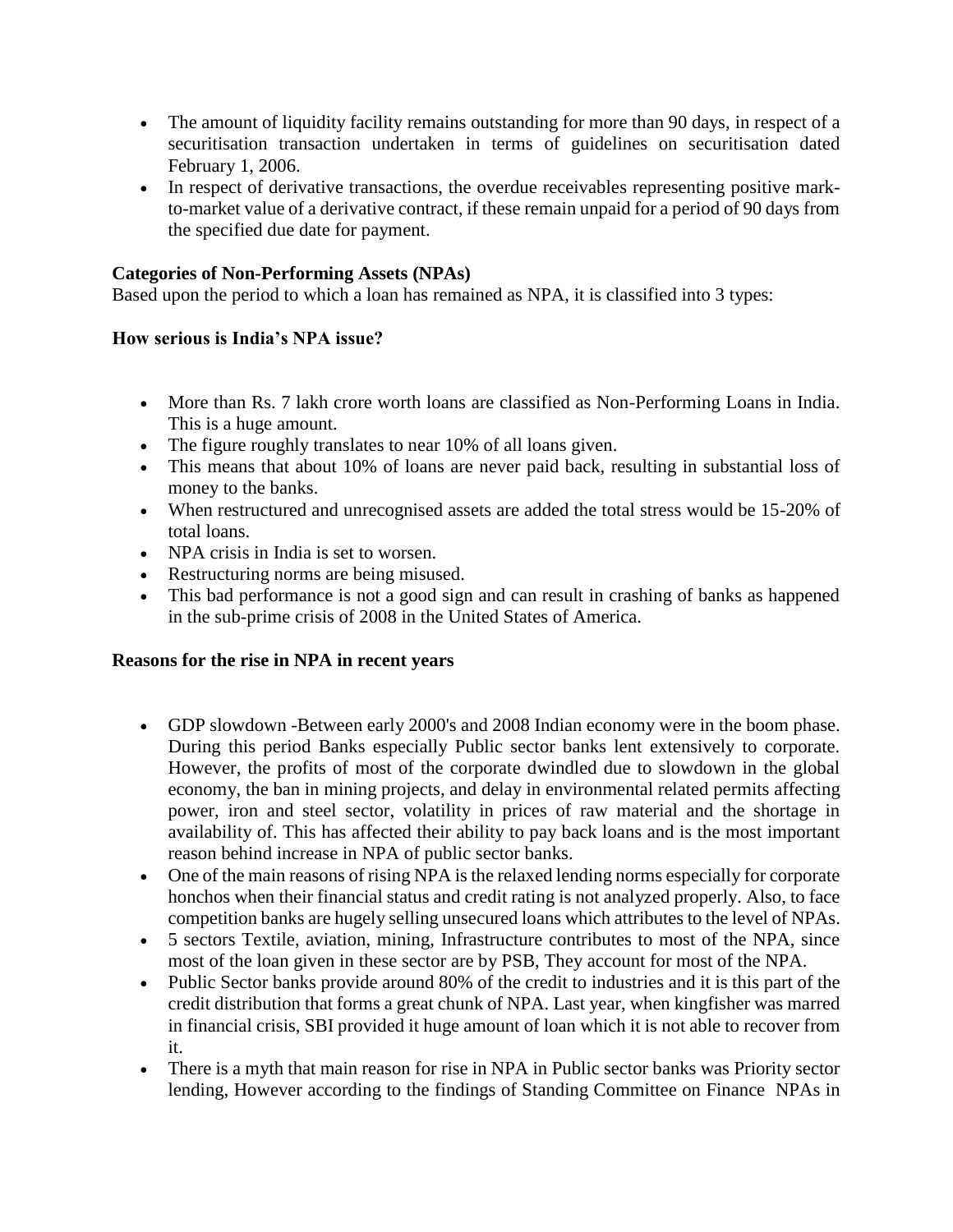the corporate sector are far higher than those in the priority or agriculture sector. However, even the PSL sector has contributed substantially to the NPAs. As per the latest estimates by the SBI, education loans constitute 20% of its NPAs.

- The Lack of Bankruptcy code in India and sluggish legal system make it difficult for banks to recover these loans from both corporate and non-corporate.
- Diversification of funds to unrelated business/fraud.
- Lapses due to diligence.
- Busines losses due to changes in business/regulatory environment.
- Lack of morale, particularly after government schemes which had written off loans.
- Global, regional or national financial crisis which results in erosion of margins and profits of companies, therefore, stressing their balance sheet which finally results into nonservicing of interest and loan payments. (For example, the 2008 global financial crisis).
- The general slowdown of entire economy for example after 2011 there was a slowdown in the Indian economy which resulted in the faster growth of NPAs.
- The slowdown in a specific industrial segment, therefore, companies in that area bear the heat and some may become NPAs.
- Unplanned expansion of corporate houses during boom period and loan taken at low rates later being serviced at high rates, therefore, resulting into NPAs.
- Due to mal-administration by the corporates, for example, willful defaulters.
- Due to misgovernance and policy paralysis which hampers the timeline and speed of projects, therefore, loans become NPAs. For example Infrastructure Sector.
- Severe competition in any particular market segment. For example Telecom sector in India.
- Delay in land acquisition due to social, political, cultural and environmental reasons.
- A bad lending practice which is a non-transparent way of giving loans.
- Due to natural reasons such as floods, droughts, disease outbreak, earthquakes, tsunami etc.
- Cheap import due to dumping leads to business loss of domestic companies. For example Steel sector in India.

## **Other factors**

- Banks did not conducted adequate contingency planning, especially for mitigating project risk. They did not factor eventualities like failure of gas projects to ensure supply of gas or failure of land acquisition process for highways.
- Restructuring of loan facility was extended to companies that were facing larger problems of over-leverage& inadequate profitability. This problem was more in the Public sector banks.
- Companies with dwindling debt repayment capacity were raising more & more debt from the system.

# **What is the impact of NPAs?**

Lenders suffer lowering of profit margins.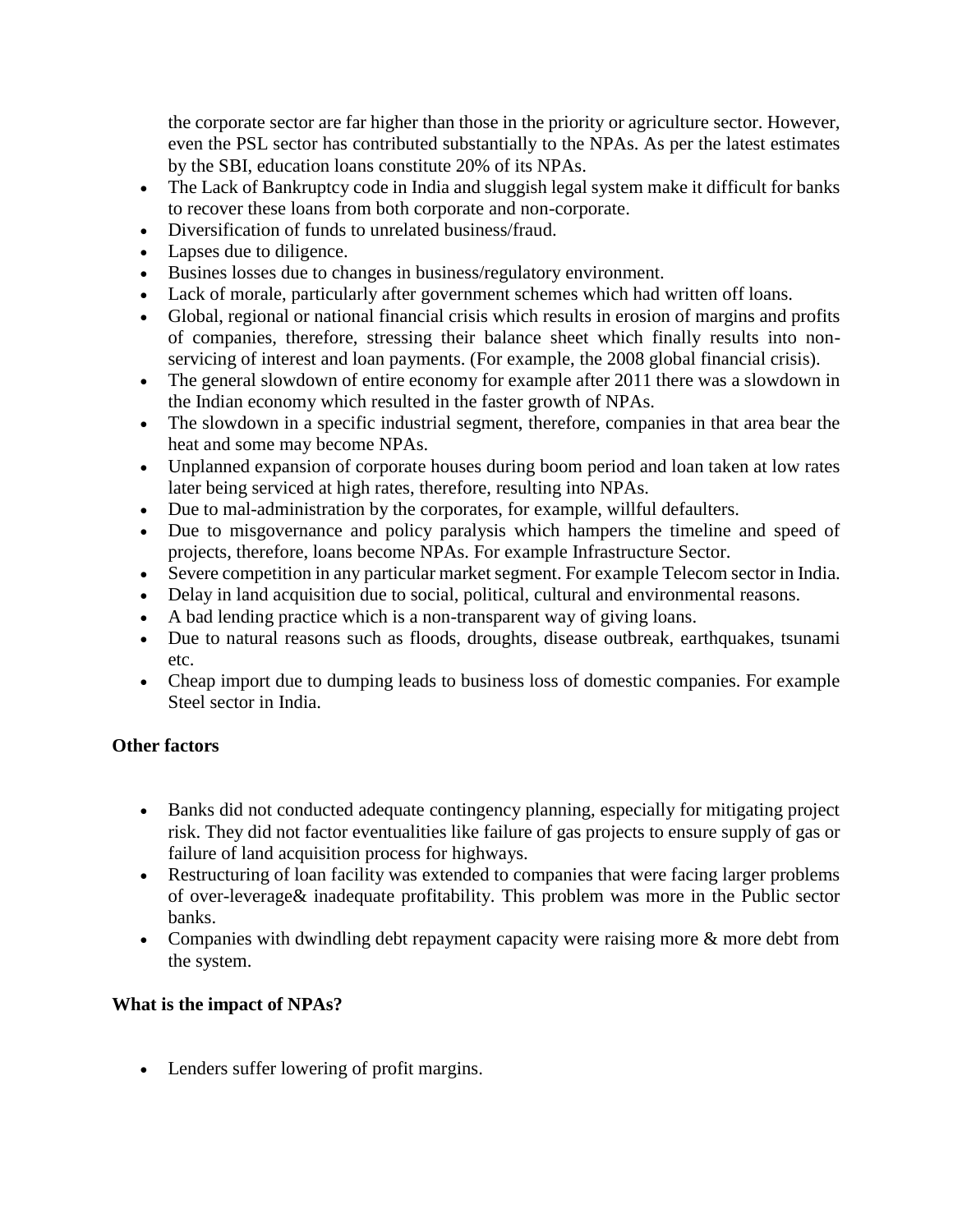- Stress in banking sector causes less money available to fund other projects, therefore, negative impact on the larger national economy.
- Higher interest rates by the banks to maintain the profit margin.
- Redirecting funds from the good projects to the bad ones.
- As investments got stuck, it may result in it may result in unemployment.
- In the case of public sector banks, the bad health of banks means a bad return for a shareholder which means that government of India gets less money as a dividend. Therefore it may impact easy deployment of money for social and infrastructure development and results in social and political cost.
- Investors do not get rightful returns.
- Balance sheet syndrome of Indian characteristics that is both the banks and the corporate sector have stressed balance sheet and causes halting of the investment-led development process.
- NPAs related cases add more pressure to already pending cases with the judiciary.

## **Steps taken by RBI and Government in last few years to curb NPA**

- Government has launched 'Mission Indradhanush' to make the working of public sector bank more transparent and professional in order to curb the menace of NPA in future.
- Government has also proposed to introduce Bankruptcy code.
- RBI introduced number of measures in last few years which include tightening the Corporate Debt Restructuring (CDR) mechanism, setting up a Joint Lenders' Forum, prodding banks to disclose the real picture of bad loans, asking them to increase provisioning for stressed assets, introducing a 5:25 scheme where loans are to be amortized over 25 years with refinancing option after every 5 years, and empowering them to take majority control in defaulting companies under the Strategic Debt Restructuring (SDR) scheme.
- NPAs story is not new in India and there have been several steps taken by the GOI on legal, financial, policy level reforms. In the year 1991, Narsimham committee recommended many reforms to tackle NPAs. Some of them were implemented.

## **The Debt Recovery Tribunals (DRTs)–1993**

To decrease the time required for settling cases. They are governed by the provisions of the Recovery of Debt Due to Banks and Financial Institutions Act, 1993.However, their number is not sufficient therefore they also suffer from time lag and cases are pending for more than 2-3 years in many areas.

## **Credit Information Bureau – 2000**

A good information system is required to prevent loan falling into bad hands and therefore prevention of NPAs. It helps banks by maintaining and sharing data of individual defaulters and willful defaulters.

## **Lok Adalats – 2001**

They are helpful in tackling and recovery of small loans however they are limited up to 5 lakh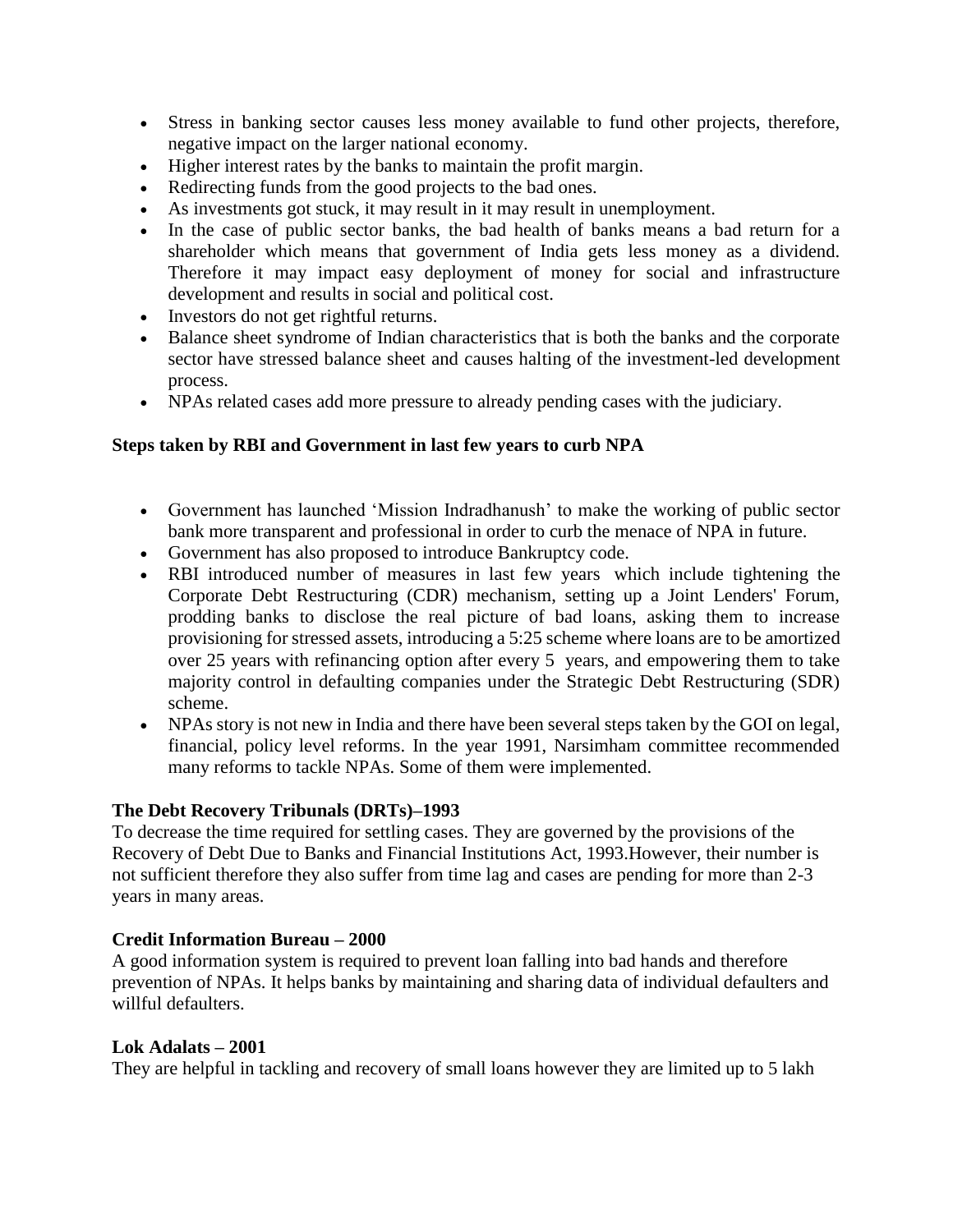rupees loans only by the RBI guidelines issued in 2001. They are positive in the sense that they avoid more cases into the legal system.

# **Compromise Settlement – 2001**

- It provides a simple mechanism for recovery of NPA for the advances below Rs. 10 Crores.
- It covers lawsuits with courts and DRTs (Debt Recovery Tribunals) however willful default and fraud cases are excluded.

## **Sarfaesi Act – 2002**

- The Securitization and Reconstruction of Financial Assets and Enforcement of Security Interest (SARFAESI) Act, 2002 – The Act permits Banks / Financial Institutions to recover their NPAs without the involvement of the Court, through acquiring and disposing of the secured assets in NPA accounts with an outstanding amount of Rs. 1 lakh and above.
- The banks have to first issue a notice. Then, on the borrower's failure to repay, they can:
- Take ownership of security and/or
- Control over the management of the borrowing concern.
- Appoint a person to manage the concern.
- Further, this act has been amended last year to make its enforcement faster.

## **ARC (Asset Reconstruction Companies)**

- The RBI gave license to 14 new ARCs recently after the amendment of the SARFAESI Act of 2002.
- These companies are created to unlock value from stressed loans. Before this law came, lenders could enforce their security interests only through courts, which was a timeconsuming process.

## **Corporate debt restructuring – 2005**

It is for reducing the burden of the debts on the company by decreasing the rates paid and increasing the time the company has to pay the obligation back.

# **5:25 rule – 2014**

- Also known as, Flexible Structuring of Long Term Project Loans to Infrastructure and Core Industries.
- It was proposed to maintain the cash flow of such companies since the project timeline is long and they do not get the money back into their books for a long time, therefore, the requirement of loans at every 5-7 years and thus refinancing for long term projects.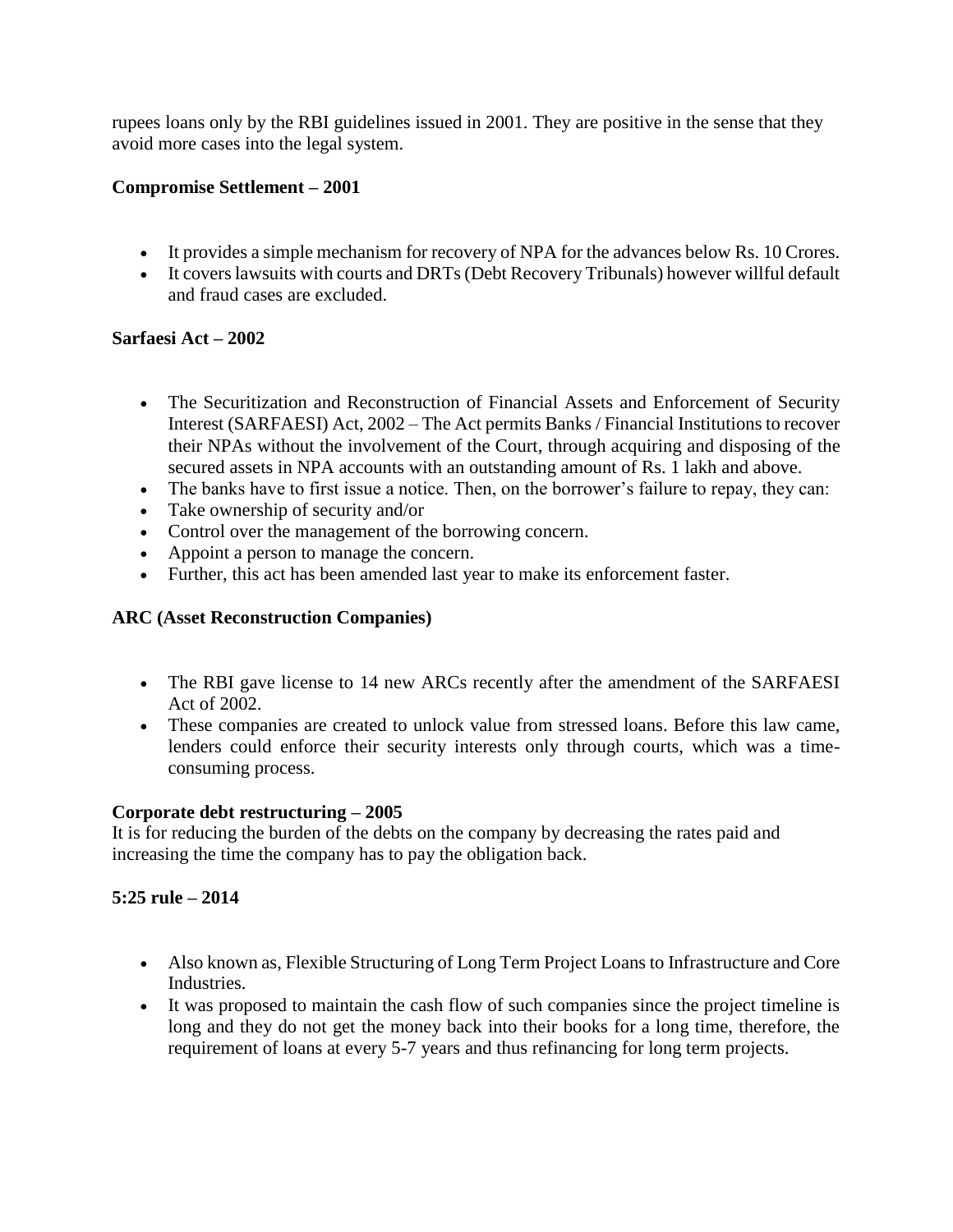#### **Joint Lenders Forum – 2014**

It was created by the inclusion of all PSBs whose loans have become stressed. It is present so as to avoid loan to same individual or company from different banks. It is formulated to prevent the instances where one person takes a loan from one bank to give a loan of the other bank.

#### **Bad Banks – 2017**

Economic survey 16-17, also talks about the formation of a bad bank which will take all the stressed loans and it will tackle it according to flexible rules and mechanism. It will ease the balance sheet of PSBs giving them the space to fund new projects and continue the funding of development projects.

#### **How to curb the menace of PSB's Short Term measures**

- Review of NPA'S/Restructured advances- We need to assess the viability case by case. Viable accounts need to be given more finance for turnaround and unviable accounts should either be given to Asset Reconstruction Company or Management/ownership restructuring or permitting banks to take over the units.
- Bankruptcy code should be passed as soon as possible. Bankruptcy code will make it easier for banks to recover loans from unviable enterprises.
- Government should establish Asset Reconstruction Company (ARC) with equity contribution from the government and the Reserve Bank of India (RBI). The established ARC should take the tumor (of non-performing assets or NPAs) out of the banking system.
- An ARC acquires bad loans from banks and financial institutions, usually at a discount, and works to recover them through a variety of measures, including sale of assets or a turnaround steered by professional management. Relieved of their NPA burden, the banks can focus on their core activity of lending.

## **Long term Measures**

- Improving credit risk management-This includes credit appraisal, credit monitoring and efficient system of fixing accountability and analyzing trends in group leverage to which the borrowing firm belongs to:
- Sources/structure of equity capital-Banks need to see that promoter's contribution is funded through equity and not debt.
- Banks should conduct necessary sensitivity analysis and contingency planning while appraising the projects and it should built adequate safeguards against such external factors.
- Strengthen credit monitoring-Develop an early warning mechanism and comprehensive MIS(Management Information System) can play an important role in it. MIS must enable timely detection of problem accounts, flag early signs of delinquencies and facilitate timely information to management on these aspects.
- Enforce accountability- Till now lower ring officials considered accountable even though loaning decisions are taken at higher level. Thus sanction official should also share the burden of responsibility.